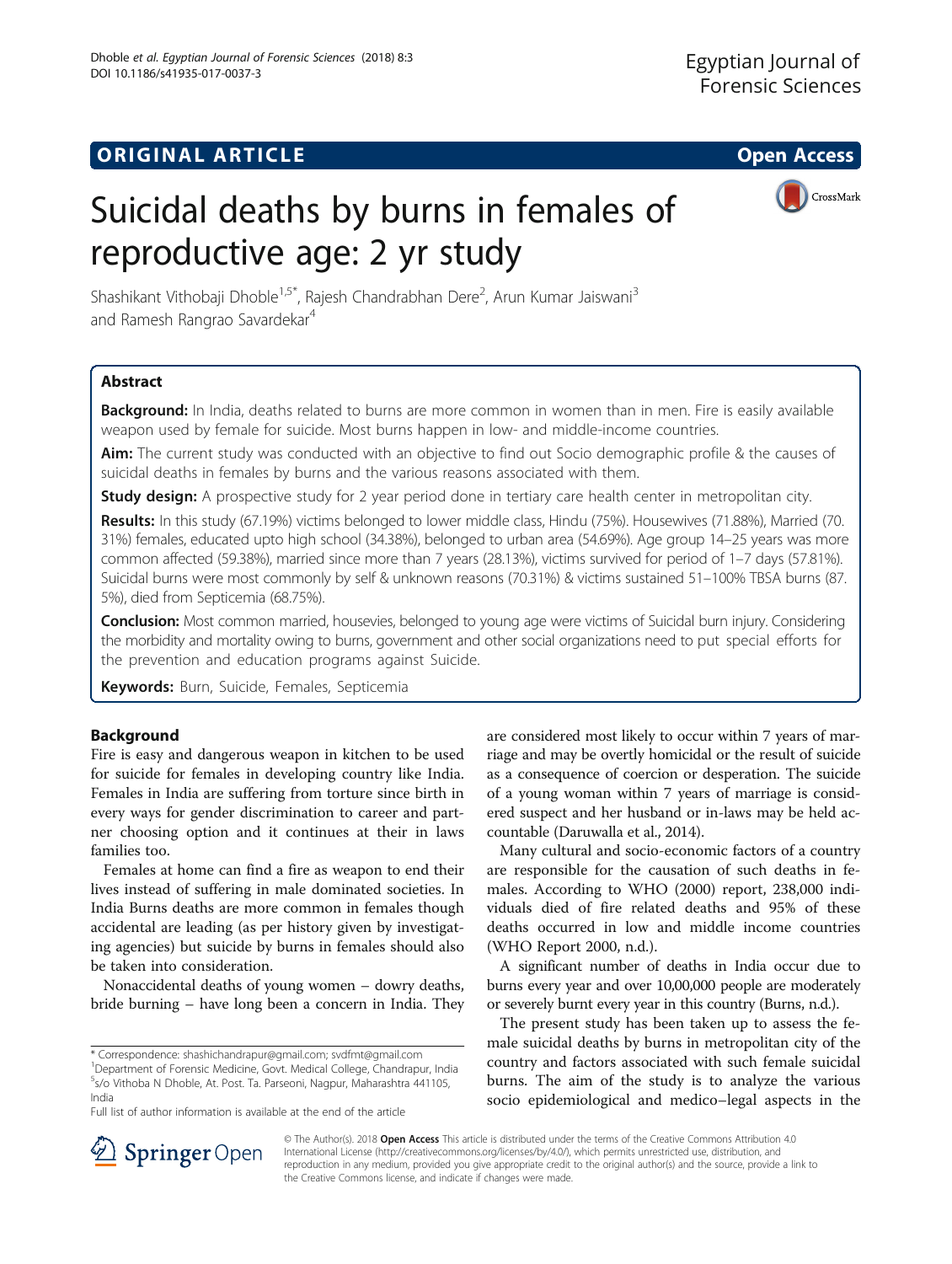community which will help to plan the treatment & preventive programme for reducing the incidence of suicide in female by fatal burns injuries.

# Aims and objectives

The aim of the study is to describe the socio-demographic profile of suicidal burn injury in the mortuary situated in the metropolitan city of India. In the present study, an attempt is made to analyze the data statistically collected on such cases, with the objective to highlight various aspects of so-called Suicidal fatal burns in females.

# Material & methods

This is a 2 years Prospective study, based on autopsy analysis conducted in the Department of Forensic Medicine & Toxicology, in tertiary health care center in metropolitan city, during 1st August 2012 to 31st July 2014. Ethics committee approval had been taken. In this period female in the reproductive age group i.e. 14– 40 yr. who sustained burn injury were selected and total 270 autopsies of burns females were conducted, out of that 64 female cases were brought with the alleged history of Suicidal burn injuries. On basis of autopsy studied in detail including age, period of survival, percentage of burn injuries, cause of death, etc. history was recorded from the police, relatives of deceased and

Table 1 Socio Demographic profile of Suicidal burns females

friends. All findings are depicted in tabular form and inference is extracted.

# Observations & results

Out of the total unnatural female deaths and autopsies conducted during this study period, 270 females burns cases of the age group of 14–40 years were collected. Out of which 64 cases were of suicidal females which were died by burns injury, their data analyzed and tabulated.

Table 1 Described Socio demographic profile of victims. Most of the victims (67.19%) belonged to lower middle class followed by upper lower class (21.88%). Most common victim were Hindu i.e. (75%). Most of the females were married i.e. (70.31%). Most of victims of this study had educated upto High school (34.38%) followed by middle school (21.88%). urban females were common i.e. (54.69%) which included population in this metropolitan city region followed by Suburban residential victims involved i.e. (45.31%) which belonged to periphery of this metropolitan city etc.

Table [2](#page-2-0) showed that Female victims of Age group 14– 20 yr. (29.69%) and 21–25 yr. (29.69%) were equally affected followed by 31–35 years (18.75%) involved in Suicidal burns. Out of all married females, most of victims were married since more than 7 years i.e.(28.13%) followed by less than 2 years i.e..(26.56%). Housewives

|                |              | Religion       |                |              |                | Region              |                |                | Percentage |
|----------------|--------------|----------------|----------------|--------------|----------------|---------------------|----------------|----------------|------------|
|                |              | Hindu          | Muslim         | Sikh         | Total          | urban-              | Sub-urban-     | Total          |            |
| Marital status | Married      | 31             | 13             | $\mathbf{1}$ | 45             | 24                  | 21             | 45             | 70.31      |
|                | Remarried    | $\overline{2}$ | 0              | $\mathbf{0}$ | $\overline{2}$ | $\mathbf{1}$        | 1              | 2              | 3.13       |
|                | Divorced     | $\mathbf{1}$   | $\mathbb O$    | $\mathbf 0$  | 1              | $\mathbf{1}$        | $\mathbf 0$    | 1              | 1.56       |
|                | Widow        | $\mathbf{1}$   | $\mathbb O$    | $\mathbf 0$  | 1              | $\mathsf{O}\xspace$ | 1              | 1              | 1.56       |
|                | Unmarried    | 13             | $\overline{2}$ | $\circ$      | 15             | 9                   | 6              | 15             | 23.44      |
| Total          |              | 48             | 15             | 1            | 64             | 35                  | 29             | 64             | 100        |
| Education      | Illiterate   | $\overline{7}$ | $\overline{2}$ | 1            | 10             | 5                   | 5              | 10             | 15.63      |
|                | Primary      | 6              | $\overline{4}$ | $\mathbf{0}$ | 10             | $\overline{4}$      | 6              | 10             | 15.63      |
|                | Middle       | 11             | 3              | $\circ$      | 14             | 8                   | 6              | 14             | 21.88      |
|                | High school  | 18             | $\overline{4}$ | $\mathbf{0}$ | 22             | 12                  | 10             | 22             | 34.38      |
|                | HSC & above  | 6              | $\overline{2}$ | $\mathbf 0$  | 8              | 6                   | $\overline{2}$ | 8              | 12.50      |
| Total          |              | 48             | 15             | 1            | 64             | 35                  | 29             | 64             | 100        |
| Socieco status | Upper        | $\overline{2}$ | $\mathbf 0$    | $\mathbf{0}$ | $\overline{2}$ | $\overline{2}$      | 0              | $\overline{2}$ | 3.13       |
|                | Upper middle | $\overline{2}$ | $\mathbb O$    | $\mathbf 0$  | $\overline{2}$ | $\mathbf{1}$        | $\mathbf{1}$   | $\overline{2}$ | 3.13       |
|                | Upper lower  | 8              | 6              | $\mathbf{0}$ | 14             | $\overline{7}$      | $\overline{7}$ | 14             | 21.88      |
|                | Lower middle | 34             | 8              |              | 43             | 23                  | 20             | 43             | 67.19      |
|                | Lower        | $\overline{2}$ | 1              | $\mathbf 0$  | 3              | $\overline{2}$      | $\mathbf{1}$   | 3              | 4.69       |
| Total          |              | 48             | 15             | 1            | 64             | 35                  | 29             | 64             | 100        |
| Percentage     |              | 75             | 23.44          | 1.56         | 100            | 54.69               | 45.31          | 100            |            |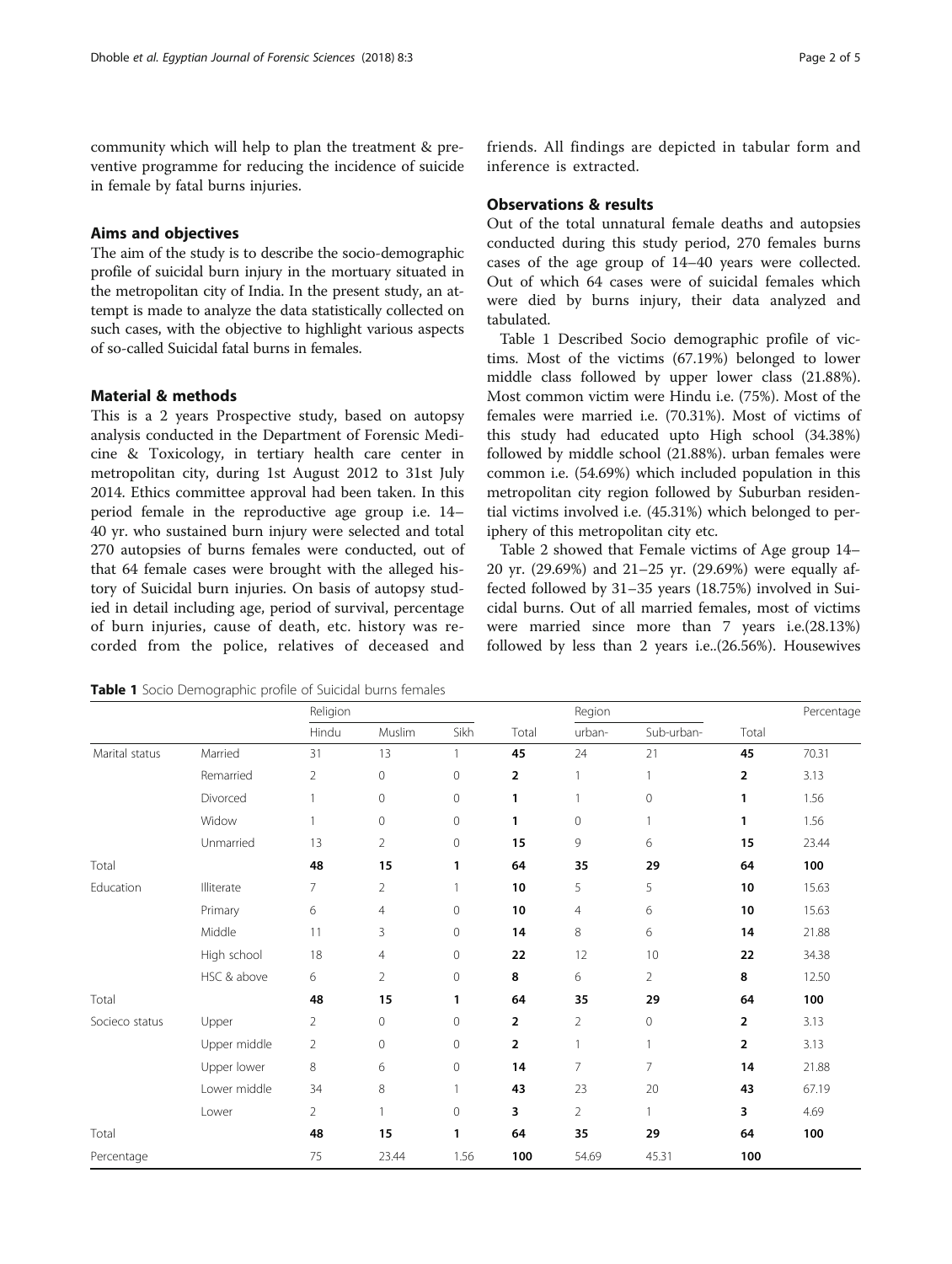|              |            | Married Since  |                |          |                |                | Total          | Dowry case     |                | Total | Percentage |
|--------------|------------|----------------|----------------|----------|----------------|----------------|----------------|----------------|----------------|-------|------------|
|              |            | Not Apply      | less than 2 yr | $2-4$ yr | 4-7 yr         | more than 7 yr |                | case filed     | no             |       |            |
| Age          | 14-20 yr   | 11             | $\overline{7}$ |          | $\mathbf{0}$   | $\mathbf{0}$   | 19             | 7              | 12             | 19    | 29.69      |
|              | $21-25$ yr | 3              | 6              | 3        | 5              | $\overline{2}$ | 19             | 12             | 7              | 19    | 29.69      |
|              | 26-30 yr   | $\mathbf 0$    | 3              |          | 2              | $\overline{4}$ | 10             | 3              | 7              | 10    | 15.63      |
|              | 31-35 yr   |                |                | 0        | $\overline{2}$ | 8              | 12             | $\overline{2}$ | 10             | 12    | 18.75      |
|              | 36-40 yr   | $\mathbf 0$    | $\mathbf 0$    | 0        | $\mathbf{0}$   | $\overline{4}$ | 4              | $\mathbf{0}$   | $\overline{4}$ | 4     | 6.25       |
| <b>Total</b> |            | 15             | 17             | 5        | 9              | 18             | 64             | 24             | 40             | 64    | 100        |
| Occupation   | Housewife  | $\circ$        | 16             | 5        | 8              | 17             | 46             | 22             | 24             | 46    | 71.88      |
|              | Student    | 11             |                | 0        | $\mathbf{0}$   | $\mathbf{0}$   | 12             | 1              | 11             | 12    | 18.75      |
|              | Unemployed | $\overline{4}$ | $\mathbf 0$    | 0        | $\mathbf{0}$   | $\mathbf{0}$   | 4              | $\mathbf{0}$   | $\overline{4}$ | 4     | 6.25       |
|              | Employed   | $\mathbf 0$    | $\mathbf 0$    | 0        |                |                | $\overline{2}$ | 1              |                | 2     | 3.13       |
| <b>Total</b> |            | 15             | 17             | 5        | 9              | 18             | 64             | 24             | 40             | 64    | 100        |
| Percentage   |            | 23.44          | 26.56          | 7.81     | 14.06          | 28.13          | 100            | 38             | 63             | 100   | 156        |

<span id="page-2-0"></span>Table 2 Age and occupation wise duration of marriage and dowry case filed

(71.88%) were most common victims of suicidal burns injury. Four victims were pregnant at time of death & all belonged to housevies while dowry case had been filled on 24 (38%) cases.

In Table 3 denotes that most of the victims survived for period of 1–7 days (57.81%). Followed by more than 7 days (25%). Most of victims committed suicide burns injuries by self with reason could not be revealed i.e. (70.31%) followed by for the reason of torture at in laws families (20.31%). Total body surface area involved in burns of the victims noted 51–75% burns (43.75%) cases and 76–100% burns (43.75%) cases affected equally, while most common victims were died because of Septicemia (68.75%) followed by Shock (17.19%).

# **Discussion**

Suicide for females is easy to be committed by using kitchen weapons or fire burns which is mostly commonly

seen in housevies who used to live home alone when head of the family leaves home for bread and butter.

Most common victim were Hindu i.e. (75%). Pathak and Sharma ([2010](#page-4-0)) showed that most common religion was Hindu consisted 398 (82.91%).

In our study Most of victims of this study had educated upto high school (34.38%) followed by middle school (21.88%). Gadage et al. [\(2014](#page-4-0)) concluded that most victims had middle school level of education (31.6%) while Gupta et al. ([2012](#page-4-0)) showed that the most of cases had done their education upto primary school level (49.2%).

In present study Most of the victims (67.19%) belonged to lower middle class followed by upper lower class (21.88%). Memchoubi & Nabachandra ([2007](#page-4-0)) (53.84%), Vaghela et al. ([2012](#page-4-0)) (46.58%) showed that most of cases were in low socio economic status.

In this study Most of the females were married i.e. (70.31%). The findings were in accordance with the

Table 3 Period of survival & cause of Suicide wise cause of Death & percentage of burns

|                    | Cause of death   |                |                |       |       | $\tilde{\phantom{a}}$<br>Percentage of Burns on total body surface area |                |         |       | Percentage |
|--------------------|------------------|----------------|----------------|-------|-------|-------------------------------------------------------------------------|----------------|---------|-------|------------|
|                    |                  | Septicemia     | Hypovolemia    | Shock | Total | 26-50%                                                                  | 51-75%         | 76-100% | Total |            |
| Period of survival | less than 6 h    |                | 4              |       | 6     | $\mathbf{0}$                                                            | 2              | 4       | 6     | 9.38       |
|                    | $6-24h$          | $\overline{2}$ | $\overline{2}$ |       | 5     | $\mathbf{0}$                                                            | $\overline{2}$ | 3       | 5     | 7.81       |
|                    | $1-7$ days       | 26             | $\overline{2}$ | 9     | 37    | 5                                                                       | 12             | 20      | 37    | 57.81      |
|                    | more than 7 days | 15             |                | 0     | 16    | 3                                                                       | 12             |         | 16    | 25.00      |
| Total              |                  | 44             | 9              | 11    | 64    | 8                                                                       | 28             | 28      | 64    | 100        |
| Cause of suicide   | Self             | 29             | 8              | 8     | 45    | 6                                                                       | 16             | 23      | 45    | 70.31      |
|                    | In law torture   | 10             |                | 2     | 13    |                                                                         | 9              | 3       | 13    | 20.31      |
|                    | Domestic quarrel | 5              | $\mathbf{0}$   |       | 6     |                                                                         | 3              | 2       | 6     | 9.38       |
| Total              |                  | 44             | 9              | 11    | 64    | 8                                                                       | 28             | 28      | 64    | 100        |
| Percentage         |                  | 68.75          | 14.06          | 17.19 | 100   | 12.5                                                                    | 43.75          | 43.75   | 100   |            |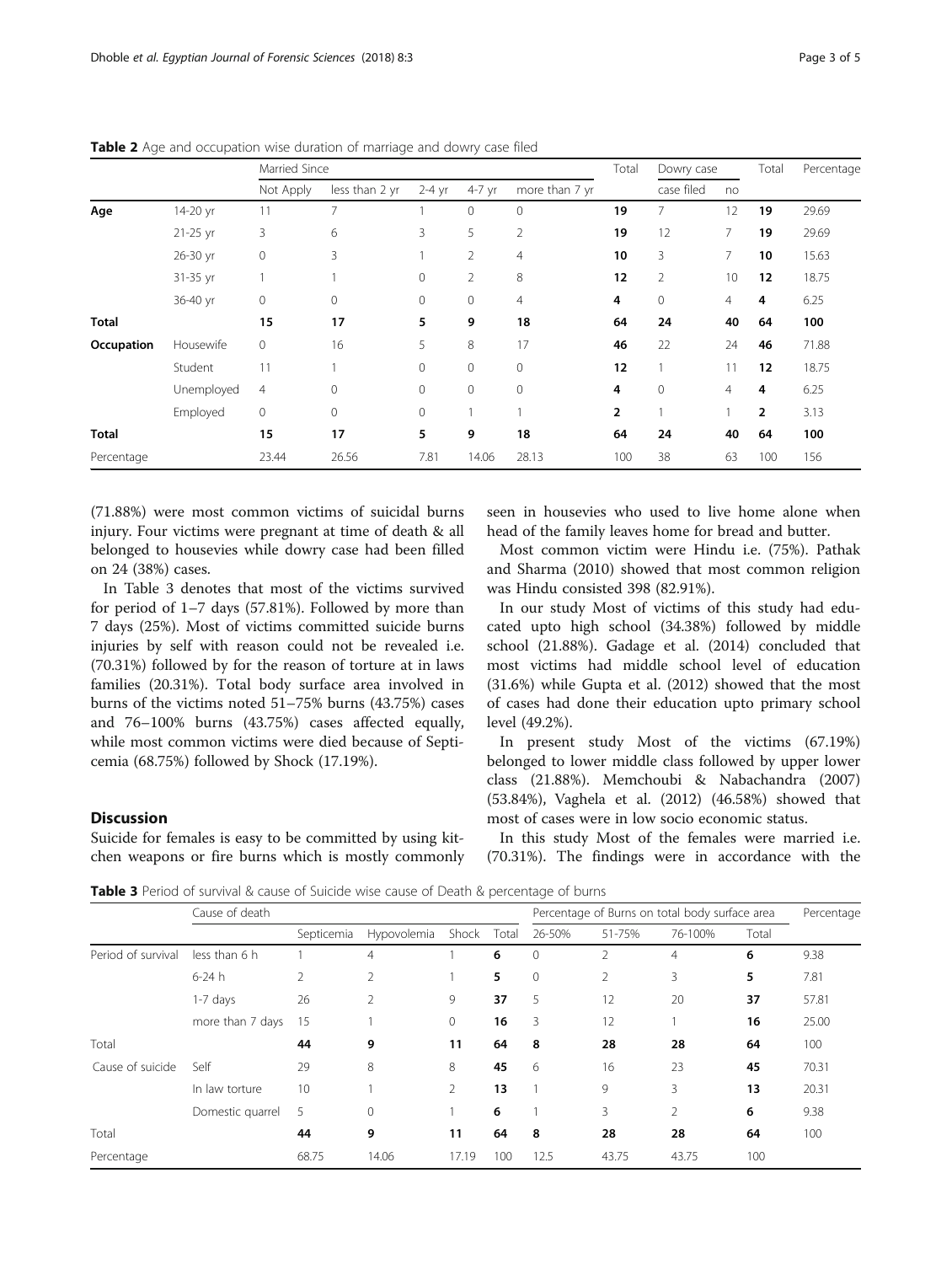studies of Vaghela et al. ([2012](#page-4-0)), Buchade et al. ([2011](#page-4-0)), Pathak & Sharma ([2010](#page-4-0)), Pandey & Chaurasia ([2014](#page-4-0)).

Urban females were common i.e. (54.69%) followed by Suburban residential victims involved i.e. (45.31%).

Our study showed that Female victims of Age group 14–20 yr. (29.69%) and 21–25 yr. (29.69%) years were equally affected followed by 31–35 years (18.75%) involved in Suicidal burns. This is the productive age and they are generally active and exposed to stress related to carrier, workplace and also at in laws families.

These findings and reasoning were consistent with that of Pathak & Sharma [\(2010\)](#page-4-0), and Buchade et al. ( [2011\)](#page-4-0). As per Dere & Rajoo ([2011\)](#page-4-0) most common age group involved was 26–30 years (24.53%) followed by 21–25 years (21.93%). Zanzad & Godbole ([2007\)](#page-4-0) showed peak incidence in age 21–30 years (39.5%). Gadage et al. [\(2014](#page-4-0)) found that 68% cases were in age 21–40 years. Pandey & Chaurasia [\(2014\)](#page-4-0) revealed same that predominant age group was 21–30years (45.13%). While Vaghela et al. ([2012](#page-4-0)) study most common vulnerable group was 21– 30 years i.e. 344 (33.7%). Gupta et al. ([2012\)](#page-4-0) found that most common group was in age 15–30 years (59.6%).

Out of all married females most of victims were married since more than 7 years i.e.(28.13%).

Housewives (71.88%) suffered most common victims of suicidal burns injury while Gadge et al. ([2014\)](#page-4-0) and Chawla et al. [\(2010](#page-4-0)) concluded that most common victims were housewives i.e. 179 (57.6%) and 28 (56%) respectively.

Out of total victims 4 (6.25%) were pregnant at time of Suicidal death by burns.

This study denotes that most of the victims survived for period of 1–7 days i.e. (57.81%). Followed by more than 7 days i.e. (25%). This finding consistent with studies of Zanzad & Godbole [\(2007](#page-4-0)) found that most of victim survived upto 1–2 weeks after the sustaining the burns injury (21.7%) while Gadge et al. ([2014](#page-4-0)) showed most common period of survival was 4–7 days (29.9%).

The reason for suicide in females remained unknown (70.31%) followed by torture at in law families (20.31%). This finding not consistent with following studies as present study was done on purely suicidal burns deaths.

Chawla et al. [\(2010](#page-4-0)) found stove burst were most common cause of burns. The study of Ghaffar et al. ([2008](#page-4-0)) found that kerosene stove burns were most common (32.3%). While Zanzad & Godbole ([2007](#page-4-0)) found kerosene burns (33.2%) followed by clothes catching fire (31.9%) were most common in female victims. Gadge et al. [\(2014\)](#page-4-0) denoted that fall of lamp in (48.2%) cases followed by Kerosene stove burns (29.6%) cases.

In present study most of the victims sustained 51–75% burns (43.75%) and 76–100% burns (43.75%) affected equally, while most common victims were died because of Septicemia (68.75%) followed by Shock (17.19%).

Buchade et al. ([2011](#page-4-0)) showed most of victims sustained 51 to 75% burns (56.12%) while Zanzad & Godbole  $(2007)$  $(2007)$  showed  $(41.4\%)$  of  $>80\%$  burns which were more common in female victims. Gadge et al. ([2014\)](#page-4-0) found that cases of burns involving body surface area 80–100% were most common (51.4%). Memchoubi & Nabachandra [\(2007\)](#page-4-0) found that (73.84%) cases involved in >80% of burns. Chawla et al. ([2010\)](#page-4-0) showed 91–100% burns cases were most common (32%). Only study of Ghaffar et al. ([2008\)](#page-4-0) where burns upto 25% was most common (32.5%) followed by 26 to 50% burns (28.8%) was most commonly affected the burns victims.

## Conclusion & recommendations

Most of the victims belonged to lower middle class and Hindu in religion, married, housewives with education upto high school, affected more commonly from urban area around this metropolitan city. Most common victims belonged to Age group 14–25 years involved in suicidal burns. Most of the victims were married since more than 7 years. Victims who were pregnant at time of death all belonged to housevies.

Most of the victims survived for period of 1–7 days and sustained burns injuries by self and unidentified reason, Most of the victims sustained 51–100% burns over body surface area while Septicemia were most common cause of death.

Though high urbanization in metropolitan city like Mumbai, rural population specially married females in reproductive age group are still at risk of stress leading to suicide burns injuries at their home. Lower middle class is more likely to suffer suicidal burns injury.

Steps should be taken not only to minimize burn mortality but also to prevent and reduce their incidence at least in cases where human error and human greed plays a role.

Government and Non Government organization should start the "stress free programme & Meditation for depression free life" for citizen living stress and depression. More stringent laws should be implemented which would take care of the torture of housewives by their husbands and In-laws.

The purpose of the present study was to analyse the present situation of Burns female deaths in Mumbai as compared to that of other cities in India and to find out the possibilities of decreasing the incidences of female deaths by Suicidal burns in the state.

#### Acknowledgements

I would like to thank my teachers and Professor in Department of Forensic Medicine and Toxicology at LTMMC & LTMGH, Sion, Mumbai for their precious guidance and support.

## Funding

Not applicable.